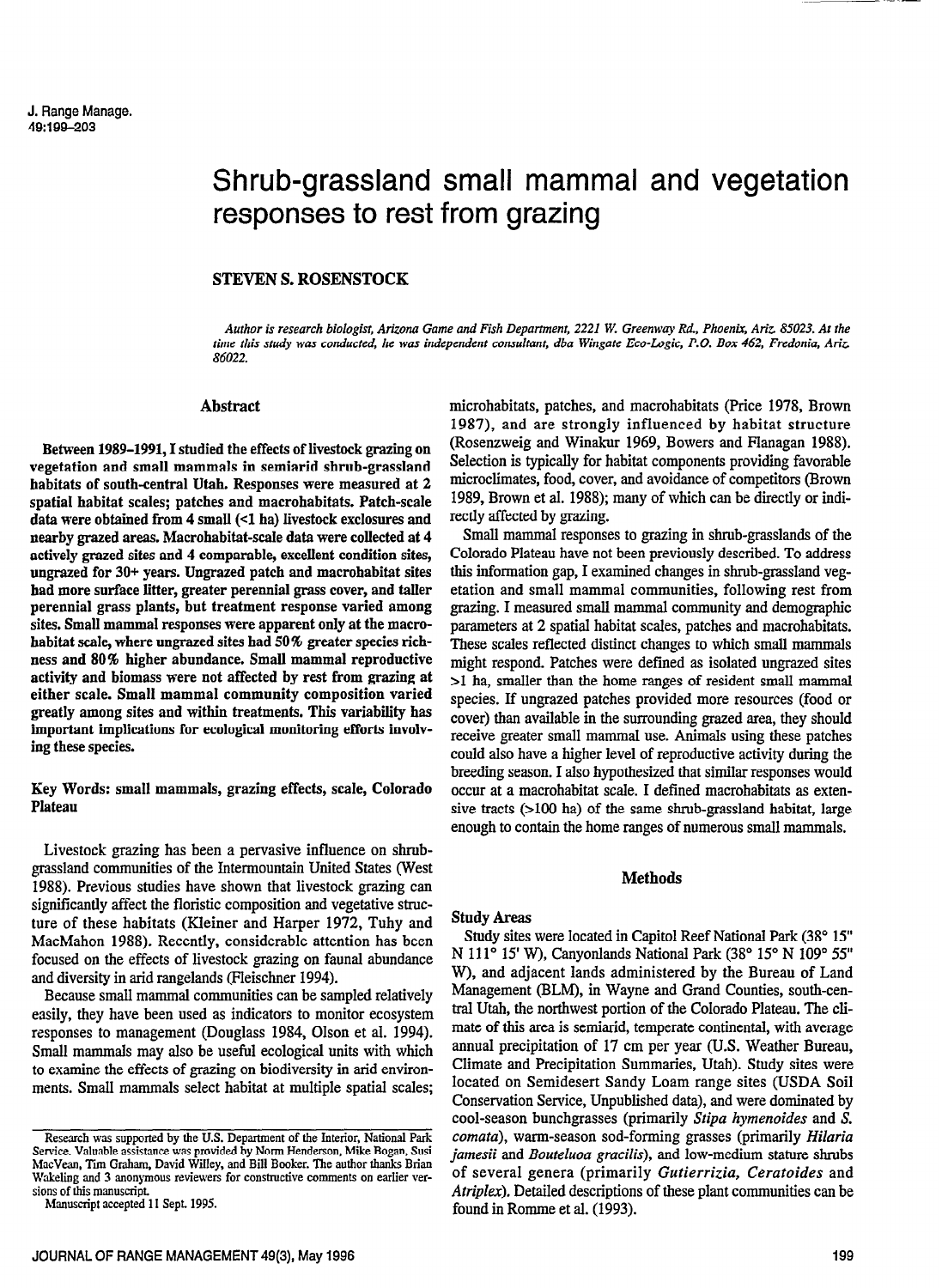Patch-scale data were collected at 4 livestock exclosures previously established in Capitol Reef. Three were relatively recent (approximately 6 years old) and therefore reflected short-term rest from grazing pressure. The fourth exclosure was established in 1951. Exclosures were 0.1-0.8 ha in size and located within large (2100 ha), contiguous tracts of shrub-grassland. All were in active grazing allotments, managed under a deferred system. The allotments comprised 35,499 ha within Capitol Reef and supported approximately 1,500 permitted AUM's of fall-spring (October-May) grazing by cattle each year. These allotments were classified in "fair" (mid-seral) range condition (USDA Soil Conservation Service, Unpublished 1990 data).

Macrohabitat-scale data were collected at 8 sites, 4 grazed sites in Capitol Reef, 2 ungrazcd sites in Canyonlands, and 2 ungrazed sites on adjacent BLM lands. Study sites were selected to match geologic and edaphic factors as closely as possible. All represented large  $(2100 \text{ ha})$  contiguous tracts of shrub-grassland. Ungrazed sites were historically heavily used by cattle, but had been ungrazed for 30+ years, and were rated in excellent (lateseral) range condition (Anonymous 1980; Tim Graham, Canyonlands Nat. Park, pers. comm.). Grazed macrohabitat sites in Capitol Reef were located within the same allotments as the  $\sum_{i=1}^{n}$ 

# Habitat Measurements

abitat intasurements<br>... 1990. Habitation was sampled on 5 randomly and 5 randomly all the same sampled on 5 random sampled on 5 random 1990. Understory vegetation was sampled on 5 randomly located line intercept transects within each trap grid. Because I was interested primarily in gross habitat composition and structure, understory components were grouped into 5 categories (annual forbs, perennial forbs, annual grasses, perennial grasses, and litter). Canopy cover was estimated within two  $0.1-m^2$  quadrats placed every 5 m on either side of the transect. Within each quadrat, I also measured the maximum height of standing perennial grasses. Shrub cover and density were sampled on 4 separate line intercept transects randomly located within each grid. Understory and shrub transects were 25 m in length at exclosures, and 50 m long at macrohabitat sites.

#### Small Mammal Sampling

Small mammals were trapped using grids of live traps (type) LFV, dimensions = 7.6 cm  $\times$  7.6 cm  $\times$  22.9 cm, H.B. Sherman Traps, Inc., Tallahassee, Fla.). Exclosure grids were square or rectangular, with traps spaced 5 m apart. Grid size was proportional to exclosure size, and ranged from 25-64 traps. Two trap grids were established at each exclosure. One was located inside, with a 5-m buffer from the fence. An identical grid was randomly placed  $>500$  m away in the grazed area, to ensure sampling independence. One square, 8 by 8 grid, with 10-m trap spacing was randomly located at each macrohabitat site.

Each grid was trapped once per year, for 4 consecutive days, between 1 May and 31 June. Exclosures were sampled 1989–91, 3 for all 3 years and 1 for the last 2 years. Exclosure and adjacent grazed grids were sampled simultaneously. Macrohabitat sites were sampled in 1990 only. Traps were baited with a mixture of rolled oats, peanut butter, and birdseed. A ball of raw wool, approximately 7 cm in diameter was placed in each trap for bedding material and protective insulation. Traps were checked shortly after sunrise, at noon, and before sunset.

### Data Analysis

I tested the effects of rest from grazing on 8 habitat variables: the percent cover of litter, annual forbs, perennial forbs, annual grasses, perennial grasses, and shrubs; grass height; and shrub density. Patch-scale data were analyzed using factorial Analysis of Variance (Zar 1984), with treatment and site as main effects. Habitat data from macrohabitat sites were analyzed with t-tests.

I calculated 3 small mammal response variables from trapping data obtained on each grid: 1) species richness (total number of species), 2) an abundance index (number of individuals captured per 100 trap days of sampling effort), and 3) a reproductive activity index (proportion of captured individuals in reproductive condition). Capture sample sizes were too small to test individual species' response to grazing. Therefore, abundance and reproduction were assessed for the entire small mammal community, by pool were assessed for the entire sinan manimal community, by pooning values for an species uapped on a grid. At paten search abundance index values were interpreted as a relative measure of the number of individuals using the sampled area, rather than an estimate of actual abundance. For macrohabitat sites, I also calculated total small mammal biomass/grid, by summing the weights of all trapped individuals. The effective sampling radius of trap grids likely extended beyond the outer line of traps. However, because this distance was unknown. I used the area of the grid itself to calculate a relative measure of biomass/ha.

A paired t-test (Zar 1984) was used to compare small mammal response variables between ungrazed exclosures and grazed comparison grids across all sites and years. Differences between grazed and ungrazed macrohabitat sites were analyzed with a randomization test (Manly 1991). Results of all statistical tests were considered significant at  $P \leq 0.05$ .

I calculated Jaccard's Index  $(J_i)$  (Ludwig and Reynolds 1988) from species presence/absence, as a measure of small mammal community similarity between grids. This index yields values ranging from  $0$  (total dissimilarity in species composition) to  $1$ (complete overlap). Index values were averaged to obtain a mean similarity for each combination of plot scale and grazing treatment.

# **Results**

# Habitat Characteristics

Grazing affected understory habitat characteristics at both scales of measurement (Table 1). Ungrazed patches had more perennial grass and litter cover, and taller perennial grass plants than the adjacent grazed area ( $P \le 0.001$ ). However, site  $\times$  treatment interactions were significant ( $P \le 0.001$ ) for the latter 2 variables. Ungrazed macrohabitat sites also had greater litter and perennial grass cover, and taller perennial grass plants than grazed sites ( $P \le 0.001$ ). Grazed macrohabitat sites also had greater cover of annual forbs ( $P \le 0.05$ ), primarily Russian thistle (Salsola kali). Shrub cover and density were unaffected by grazing treatment at either scale.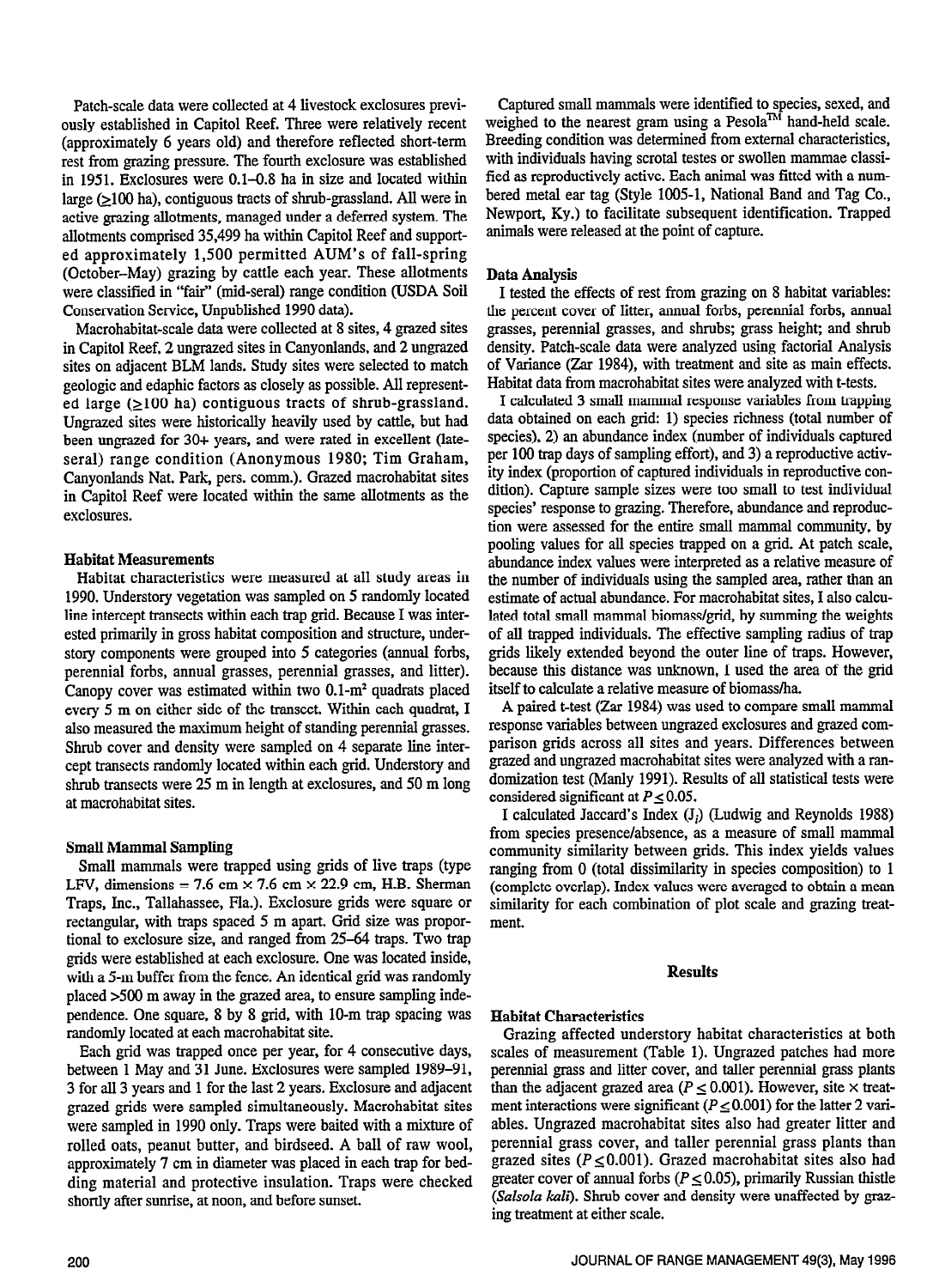Table 1. Habitat characteristics (mean  $\pm$  SE) of ungrazed and grazed patch and macrohabitat shrub-grassland study plots. Significant treatment effects within a plot type are indicated as:  $* = P \le 0.05$ ,  $* = P \le 0.01$ ,  $*** = P \le 0.001$ .

| Variable                               | Patch Plots          |                 | Macrohabitat Plots  |                 |
|----------------------------------------|----------------------|-----------------|---------------------|-----------------|
|                                        | Ungrazed             | Grazed          | Ungrazed            | Grazed          |
| litter cover $(%)$                     | $10.07 \pm 0.03$ *** | $3.45 + 1.10$   | $3.57 \pm 0.28$ *** | $1.21 \pm 0.08$ |
| annual forb cover $(\%)$               | $0.11 \pm 0.03$      | $0.16 + 0.04$   | $0.37 \pm 0.10^*$   | $0.95 \pm 0.20$ |
| perennial forb cover $(\%)$            | $0.44 + 0.19$        | $0.22 + 0.06$   | $0.30 \pm 0.08$     | $0.12 + 0.05$   |
| annual grass cover $(\%)$              | $0.24 \pm 0.12$      | $0.08 + 0.04$   | tr <sup>t</sup>     | tr              |
| perennial grass cover $(\%)$           | $9.35 \pm 0.68$ ***  | $1.45 \pm 0.23$ | $11.93 + 0.68***$   | $4.66 + 0.65$   |
| grass height (cm)                      | $23.48 \pm 1.78$ *** | $13.98 + 1.19$  | $35.86 + 1.34***$   | $14.59 + 1.31$  |
| shrub cover $(\%)$                     | $8.06 \pm 1.59$      | $6.89 \pm 1.03$ | $6.78 \pm 0.75$     | $7.09 \pm 0.90$ |
| shrub density $(\frac{\text{H}}{m^2})$ | $0.22 + 0.04$        | $0.26 + 0.04$   | $0.14 + 0.02$       | $0.19 + 0.03$   |

<sup>1</sup> Present in trace amounts only  $(\leq 0.5\%)$ 

2,048 at exclosures) yielded 113 individuals, representing 6 small mammal species: white-tailed antelope squirrel (Ammospermammal species: white-tailed antelope squirrel (Ammosper-<br>mophilus leucurus), Ord's kangaroo rat (Dipodomys ordii), north- sed by grazing at patch scale, but was higher em grasshopper mouse (Onychomys leucogasfer), deer mouse eth grasshopper mouse (*Onychomys teucoguster*), deer mouse ungrazed versus grazed macrohabitat sites (Table 3). Rest from *(Peromyscus maniculatus)*, pinyon mouse *(P. truei)*, and Great Rasin pocket mouse (Perognathus parvus). grazing had no effect on small mammal reproductive condition at grazing had no effect on small mammal reproductive condition at

Small Mammals Small mammal species richness was not affected by grazing A total of 6,848 trap-days of sampling (4,800 at patch plots, treatment at patch scale, but was slightly higher ( $P \le 0.01$ ) on ungrazed versus ungrazed macrohabitat sites (Table 3). Overall ed by grazing at patch scale, but was higher ( $P \le 0.05$ ) on Small mammal species composition varied between and within either scale, or on total small mammal biomass at macrohabitat also small mammal species composition varied between and within either scale, or on total small mamm

scales and treatments (Table 2). Except for ungrazed macrohabi-

Table 2. Small mammal similarity between ungrazed and grazed shrub-grassland patch and macrohabitat study plots. Values are means  $\pm$  SE of pairwise Jaccard Index values.

|              |          | Patch         |                 | Macrohabitat    |                 |  |
|--------------|----------|---------------|-----------------|-----------------|-----------------|--|
|              |          | Ungrazed      | Grazed          | Ungrazed        | Grazed          |  |
| Patch        | Ungrazed | $0.50 + 0.08$ | $0.48 + 0.06$   | $0.51 \pm 0.06$ | $0.27 + 0.05$   |  |
|              | Grazed   |               | $0.31 \pm 0.08$ | $0.38 + 0.05$   | $0.16 + 0.04$   |  |
| Macrohabitat | Ungrazed |               |                 | $0.67 + 0.11$   | $0.38 \pm 0.11$ |  |
|              | Grazed   |               |                 |                 | $0.25 + 0.17$   |  |

tats, species composition of plots within a scale and treatment was highly variable (diagonal elements of Table 2). Grazed and ungrazed plots at both scales also had low similarity. Between scales, ungrazed patches and macrohabitats had the highest similarity  $(J<sub>i</sub>=0.51)$ , while grazed patches and microhabitats had the lowest similarity.

Table 3. Small mammal species richness, overall abundance, reproductive condition and biomass (means  $\pm$  SE) on ungrazed and grazed, patch and macrohabitat shrub-grassland study plots. Asterisks indicate significant ( $P \leq 0.05$ ) treatment effects within a plot type.

| Plot Type    | <b>Species</b>  |                      | Proportion<br>Reproductively |                    |  |
|--------------|-----------------|----------------------|------------------------------|--------------------|--|
| treatment    | Richness        | Abundance            | Active                       | <b>Biomass</b>     |  |
|              |                 | $(noJ100$ trap-days) |                              | (gm/ha)            |  |
| Patch        |                 |                      |                              |                    |  |
| ungrazed     | $1.45 \pm 0.16$ | $1.85 + 0.47$        | $0.50 \pm 0.14$              |                    |  |
| grazed       | $1.63 + 0.20$   | $2.26 + 0.37$        | $0.59 + 0.11$                |                    |  |
| Macrohabitat |                 |                      |                              |                    |  |
| ungrazed     | $1.50 + 0.29*$  | $1.76 + 0.47*$       | $0.79 + 0.12$                | $125.34 \pm 34.75$ |  |
| grazed       | $1.00 \pm 0.25$ | $0.98 + 0.12$        | $0.79 + 0.13$                | $125.49 + 40.16$   |  |

Species' abundance in grazed versus ungrazed plots varied between scales (Table 4). The dominant species (Great Basin pocket mice and deer mice) were more abundant on grazed versus ungrazed patch plots, a pattern was which was reversed at macrohabitat scale. Similarly, Ord's kangaroo rats were caught most frequently on ungrazed patch plots, but were absent from ungrazed macrohabitat plots.

### **Discussion**

Herbaceous vegetation showed a strong response to rest from grazing, paralleling results of other studies of Colorado Plateau shrub-grasslands (Kleiner 1983, West 1983). The ungrazed macrohabitat sites sampled in my study resembled nearby relict areas described as having "lush bunchgrass physiognomy" (Tuhy and MacMahon 1988:289). Vegetation responses to rest from grazing varied among sites, likely in response to unmeasured differences in livestock utilization, soils, or other site characteristics.

The variation in small mammal community composition at both scales was likely attributable to local biogeographic influences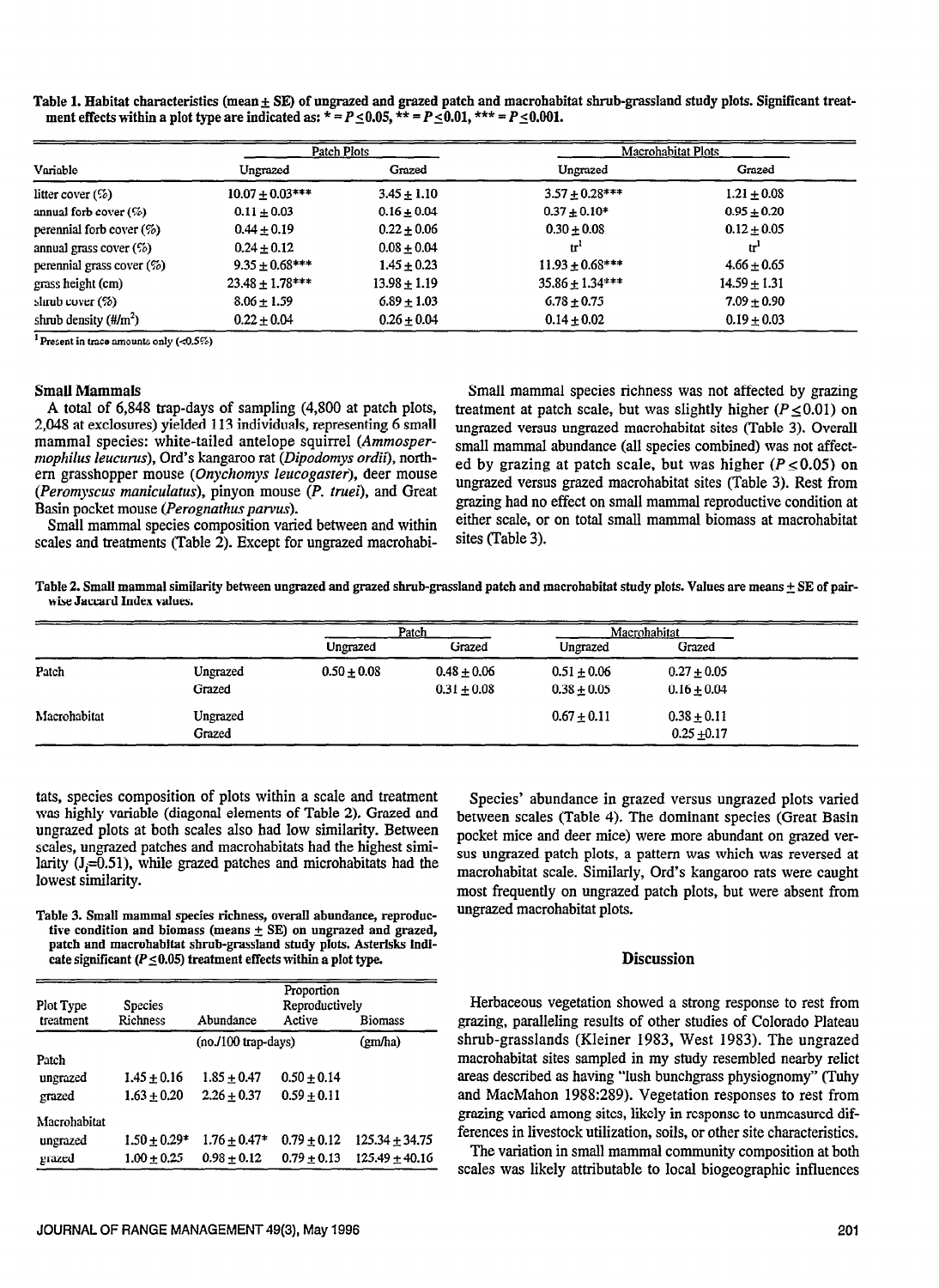Table 4. Small mammal abundance (range, mean +SE) on ungrazed and grazed patch and macrohabitat shrub-grassland study plots.

| Plot Type    | Species                        | Ungrazed                        | Grazed                  |  |
|--------------|--------------------------------|---------------------------------|-------------------------|--|
|              |                                | - Individuals/100 trap-days -   |                         |  |
| Patch        | white-tailed antelope squirrel | $0-3.00, 0.53 + 0.28$           | $0-2.40, 0.22 +0.18$    |  |
|              | Ord's kangaroo rat             | $0-3.00$ , $0.48 + 0.29$        | 0-1.00, 0.09 $\pm$ 0.09 |  |
|              | deer mouse                     | $0-1.25, 0.25 + 0.15$           | 0-2.31, 0.50 $\pm$ 0.23 |  |
|              | Great Basin pocket mouse       | $0-2.00$ , $0.65 +0.21$         | $0-5.00, 1.38 + 0.45$   |  |
|              | pinyon mouse                   |                                 | $0-0.42, 0.07 + 0.05$   |  |
| Macrohabitat | Ord's kangaroo rat             | $0-1.17, 0.39 + 0.28$           |                         |  |
|              | northern grasshopper mouse     |                                 | $0-0.39, 0.10 + 0.01$   |  |
|              | deer mouse                     | $0-1.95, 0.98 + 0.56$           |                         |  |
|              | Great Basin pocket mouse       | $0.39 - 1.17$ , $0.78 \pm 0.16$ | $0-1.17, 0.49 + 0.29$   |  |

and population processes. Desert rodent communities are characterized by high spatial and temporal variability (Brown and Kurzius 1989). Small mammal populations also exhibit largemagnitude, geographically asynchronous fluctuations, including temporary local extinctions (Brown and Zeng 1989).

The lack of grazing effects at patch scale probably reflected the small size and isolation of ungrazed patches, which may not have provided enough suitable habitat to facilitate a detectable difference in overall small mammal use or reproductive activity  $\sigma$  =  $\frac{1997}{100}$ . There was however,  $\sigma$   $\frac{1}{2}$  is suggested that both grown 1707), There was however, evidence to suggest that bear grazed and ungrazed pattnes were more neavily used by some rangelands have reported that deep microscopic microscopic microscopic microscopic microscopic microscopic more abunrangelands have reported that deer mice are generally more abundant on grazed sites (Larrison and Johnson 1973, Hanley and Page 1982), while Great Basin pocket mice and Ord's kangaroo rats show variable responses to grazing (Black and Frischknecht 1971, O'Connell 1979, Whitford et al. 1978, Hanley and Page 1982). The slightly higher small mass and abun-species richness and abun-species richness and abun-

The slightly higher small mammal species richness and abundance on ungrazed macrohabitat sites could be a response to the increased perennial grass cover and aboveground biomass, which would provide more food and cover. Conversely, on grazed sites, livestock use could directly impact small mammal populations, by trampling burrows and compacting the soil (Heske and Campbell 1991). Because my sample sizes were small and reflected a narrow time frame, these results should be viewed as hypotheses in need of further testing.

The observed lack of difference in small mammal biomass between grazed and ungrazed macrohabitat sites indicates that factors other than the measured habitat variables affect the carrying capacity of these shrub-grasslands. Grant et al. (1982) also found similar small mammal biomass at grazed and ungrazed sites in more mesic bunchgrass and shortgrass prairie habitats.

# **Conclusions**

The shrub-grasslands I studied appear resilient, responding to rest from grazing within relatively short time frames. In particular, the excellent condition macrohabitat study areas were once heavily grazed, but after 25-30 years of rest, appeared physiognomically similar to relict areas elsewhere on the Colorado Plateau. Associated small mammal communities had low densities and species richness, but seemed to respond to rest from grazing. Additional research is needed to more rigorously test these effects and evaluate species-specific responses to grazinginduced habitat changes.

The spatial and temporal variability of these small mammal communities suggests extreme caution in their use as indicators of ecosystem change. Response data would be highly site-specific, and could only be interpreted against a long-term baseline, likely beyond the scope of most monitoring efforts. In addition, one would need to control for, or at least have a solid understanding of the many factors affecting small mammal distribution, habitat use, abundance, and demographics.

# Literature Cited

- Anonymous. 1980. Soil/Vegetation Inventory, Henry Mountain Planning IUNYMUUS. 1960. SON VEGETATON HIVENTOLY, FIEHLY MOUNTAIN FIANNING Unit, Utah, Vol. II. Contract Rep. YA-512-CT9-149, USDI Bureau of Land Management, Hanksville, Ut.
- Black, H.C. and N.C. Frischknecht. 1971. Relative abundance of mice on seeded sagebrush-grass range in relation to grazing. USDA For. Serv. Res. Note INT-147, Ogden, Ut.
- Bowers, M.A. and C.A. Flanagan. 1988. Microhabitat as a template for the organization of a desert rodent community. pp. 300-312. In: R.C. Szaro, K.E. Severson, and D.R. Patton (tech. coords.), Management of amphibians, reptiles and small mammals in North America. USDA For. Serv. Gen. Tech. Rep. RM-166, Fort Collins, Colo.
- Brown, J.H. 1987. Variation in desert rodent guilds: patterns, processes and scales. pp. 185-203. In: J.H.R. Gee and P.S. Giller (eds.), Organization of communities past and present. Blackwell Scientific Publ., Oxford.
- Brown, J.H. and M.A. Kurzius. 1989. Spatial and temporal variation in guilds of North American granivorous desert rodents, p. 71-90. In: D.W. Morris, Z. Abramsky, B.J. Fox, and M.R. Willig (eds.), Patterns in the structure of mammalian communities. Texas Tech. Univ. Press, Lubbock.
- Brown, J.H. and Z. Zeng. 1989. Comparative population ecology of eleven species of rodents in the Chihuahuan Desert. Ecol. 70:1507-1525.
- Brown, J.S. 1989. Desert rodent community structure: a test of four mechanisms of coexistence. Ecol. Monogr. 59:1-20.
- Brown, J.S., B.P. Kotler, R.J. Smith, and W.O. Wirtz. 1988. The  $\epsilon$ <sup>r</sup>ote of oul produces Douglass, R.J. 1984. The use of rodes in monitoring experience in monitoring experience rodents. Oecol. 76:498-415.<br>Douglass, R.J. 1984. The use of rodents in monitoring ecological
- impacts of oil shale development in the Piceance Basin, Colorado, p. 70-75. In: R.L. Comer (ed.), Issues and technology in the management of impacted western wildlife. Thorne Ecol. Inst., Boulder, Colo.
- Fleischner, T.L. 1994. Ecological costs of livestock grazing in western North America. Conserv. Biol. 8:629-644.